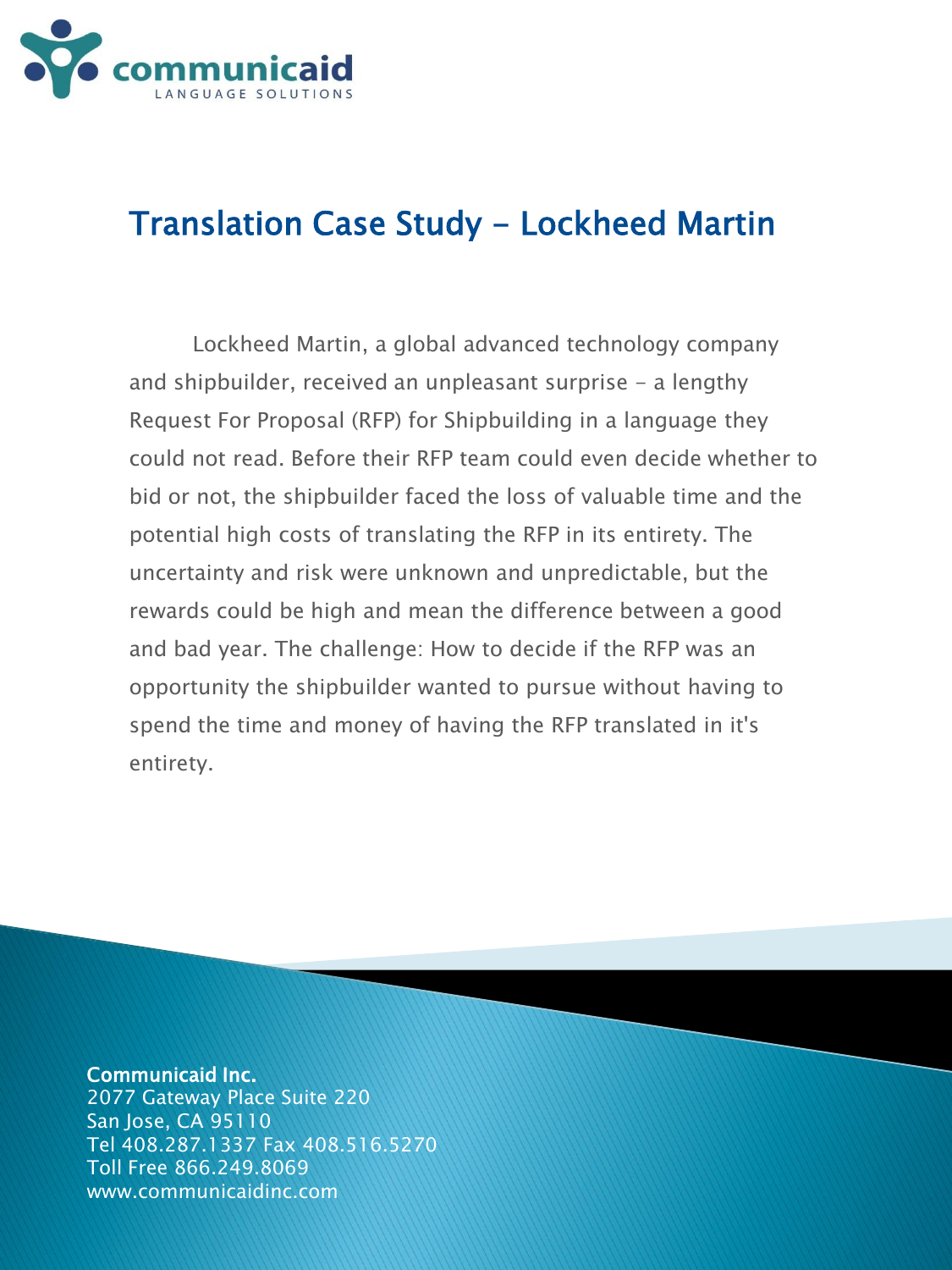

Your decisions about responding to foreign language business opportunities can be either time consuming and costly, or timely and cost effective. Communicaid simplified and accelerated the shipbuilder's response to the RFP by coming up with a non-standard, unusually creative solution: Use a subject expert translator to "read through" the entire document, then hold a conference call to discuss the "gist" of the document. During the conference call, the translator facilitated a discussion that helped to identify the pertinent sections that needed to be fully translated.

Not only were Communicaid's team able to locate and highlight the most important elements of the RFP, their domain knowledge also created key insights to the RFP and an early stage value analysis, something that was not possible under traditional translation efforts. This allowed the shipbuilder to make a bid decision in a timely and cost-effective manner.

## Communicaid Inc.

2077 Gateway Place Suite 220 San Jose, CA 95110 Tel 408.287.1337 Fax 408.516.5270 Toll Free 866.249.8069 www.communicaidinc.com